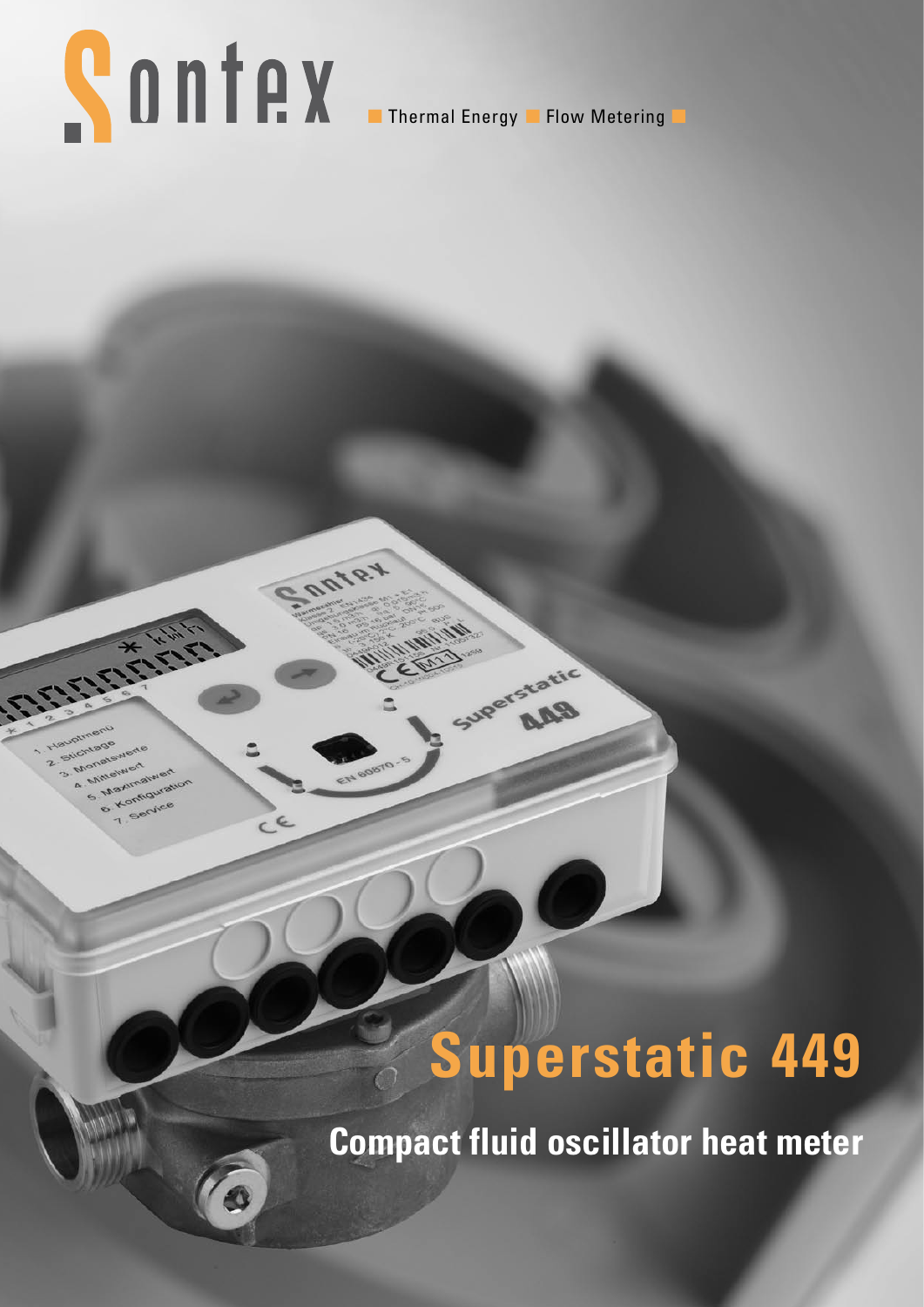

**Superstatic 449 The compact heat meter with the fluid oscillation principle -the consistent further development**

> The new compact heat and cooling meter Superstatic 449 from Sontex is the con sistent further development who apply the successfully fluid oscillation principle which established itself in the recent years more and more, and offers exceptional measurement accuracy and measurement stability.

The Superstatic 449 is based, like the proved Superstatic 440, on the static measurement principle of the fluid oscillation. All these advantages and features are embedded in a new compact form for low flow from  $qp 0.6 - 2.5 m<sup>3</sup>/h$ , integrated and combined with the use of modern materials with Swiss precision and innovation.

The fluid oscillation flow meter Superstatic 449 is available with a spittable multifunctional integrator, himself completed with a large variety of communication modules and allows a large field of applications and an easy integration into district heating or building management system.

#### **Overview and technical information Flowmeters qp 0.6 - 2.5 m³/h**

| Nominal<br>flow | Threaded        | Flanged<br>connection connection | PN | Mounting<br>length | Maximal<br>flow | Minimal<br>flow | Low flow<br>threshold    | Pressure<br>loss at      | Threaded<br>hole for | Weight                   | Material     |
|-----------------|-----------------|----------------------------------|----|--------------------|-----------------|-----------------|--------------------------|--------------------------|----------------------|--------------------------|--------------|
| qp              |                 |                                  |    |                    | qs              | qi              | value<br>$(50^{\circ}C)$ | qp                       | sensor               |                          |              |
| $m^3/h$         | G"              | DN                               | PN | mm                 | $m^3/h$         | 1/h             | 1/h                      | bar                      |                      | kg                       |              |
| $*0.6$          | 3/4"            | (15)                             | 16 | 110                | 1.2             | $6\phantom{.}$  | <b>-</b>                 |                          | Yes                  | $\blacksquare$           | brass        |
| 1.5             | 3/4"            | (15)                             | 16 | 110                | $\overline{3}$  | 15              | 10                       | 0.2                      | Yes                  | 1.3                      | <b>brass</b> |
| $*1.5$          | 1"              | (20)                             | 16 | 130                | 3               | 15              | 10                       | $\overline{\phantom{0}}$ | Yes                  | $\overline{\phantom{a}}$ | brass        |
| $*1.5$          | 3/4"            | (20)                             | 16 | 190                | $\sqrt{3}$      | 15              | 10                       | 0.02                     | Yes                  | 1.4                      | brass        |
| $*2.5$          | 1"              | (20)                             | 16 | 130                | 5               | 25              | ÷.                       | ٠                        | Yes                  | $\blacksquare$           | <b>brass</b> |
| $*2.5$          | 1 <sup>11</sup> | (20)                             | 16 | 190                | 5               | 25              |                          |                          | Yes                  | $\overline{\phantom{a}}$ | brass        |

Metrological Classe 2 EN1434 and Table 1 and Table 1 and Table 1 and Table 1 and Table 1 and Table 1 and Table 1 and Table 1 and Table 1 and Table 1 and Table 1 and Table 1 and Table 1 and Table 1 and Table 1 and Table 1 a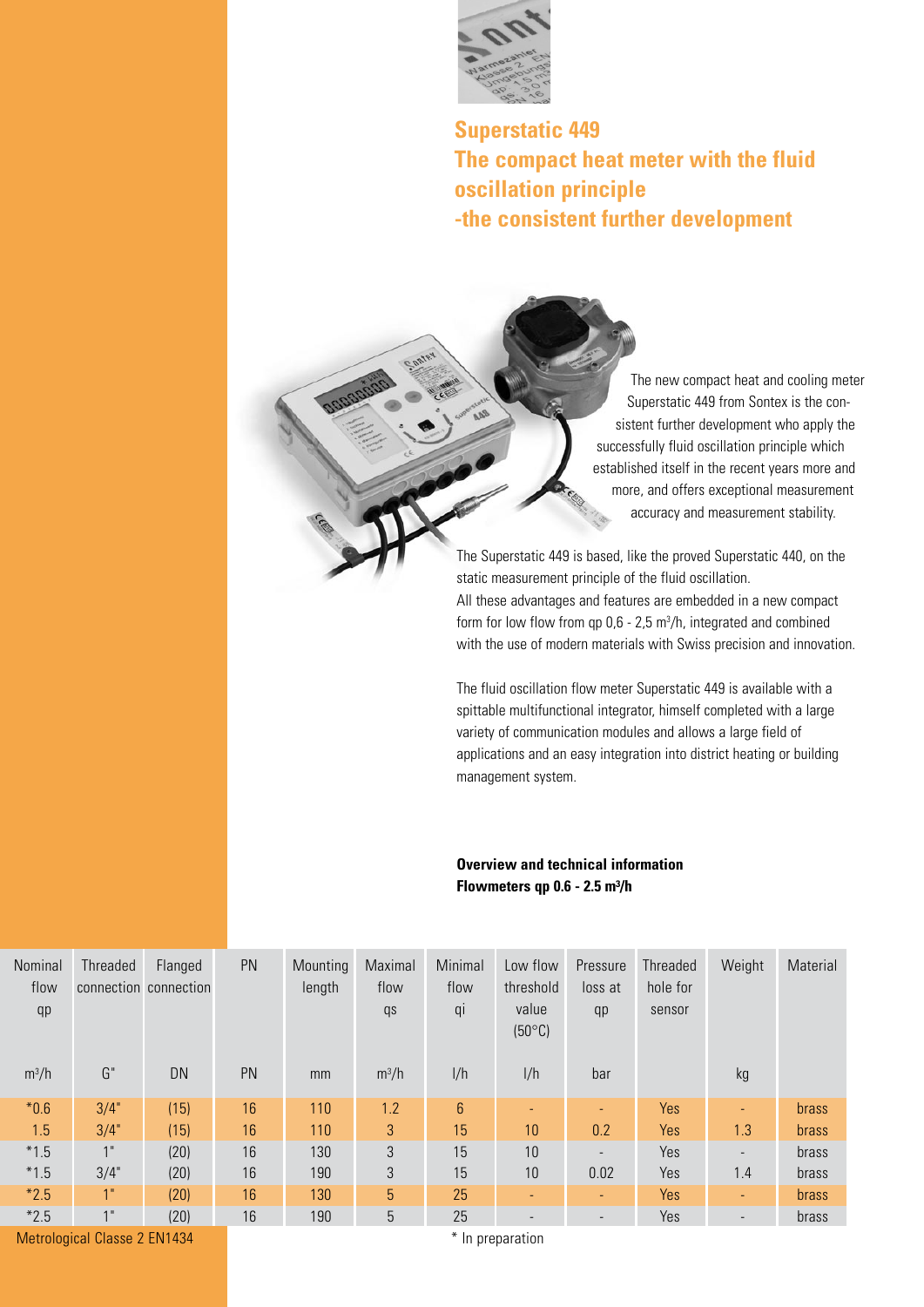

### **Superstatic 449 The compact static heat meter with the unique measurement principle**

Superstatic 449- the compact heat meter who use the unique fluid oscillation measurement system.

The principle of the fluid oscillation was developed by Sontex to its perfection and ensures a stable and precise measurement in a robust and reliable design.

The concept of the Superstatic 449 is designed so that it can be ideally complemented and further developed in the future, it may be the flow sensor or the calculator.

The Superstatic 449 is a battery or mains-powered static compact heat and cooling meter. The Superstatic 449 meets the requirements of the European Measuring Instruments Directive MID 2004/22/EC and EN 1434 class 2.

#### **Main features**

The 449 Superstatic heat-and cold meters are optimized for measuring and calculating the energy consumption in building services or long-distance and local heating.

- For flows from qp  $0.6 2.5$  m<sup>3</sup>/h
- **n** Spittable calculator for flexible mounting and reading
- **n** Compact and lightweight
- **n** Corrosion-resistant materials
- $\blacksquare$  No moving parts means no wear
- $\blacksquare$  Measuring resistance and measuring exactly
- $\blacksquare$  Direct scanning of the oscillating beam without reflectors
- **n** Long-term stable, accurate and reliable measurement
- $\blacksquare$  For heating or cooling measurement
- n Multifunctional Supercal calculator with bi-directional radio, M-Bus, LON, Analog modules, etc.